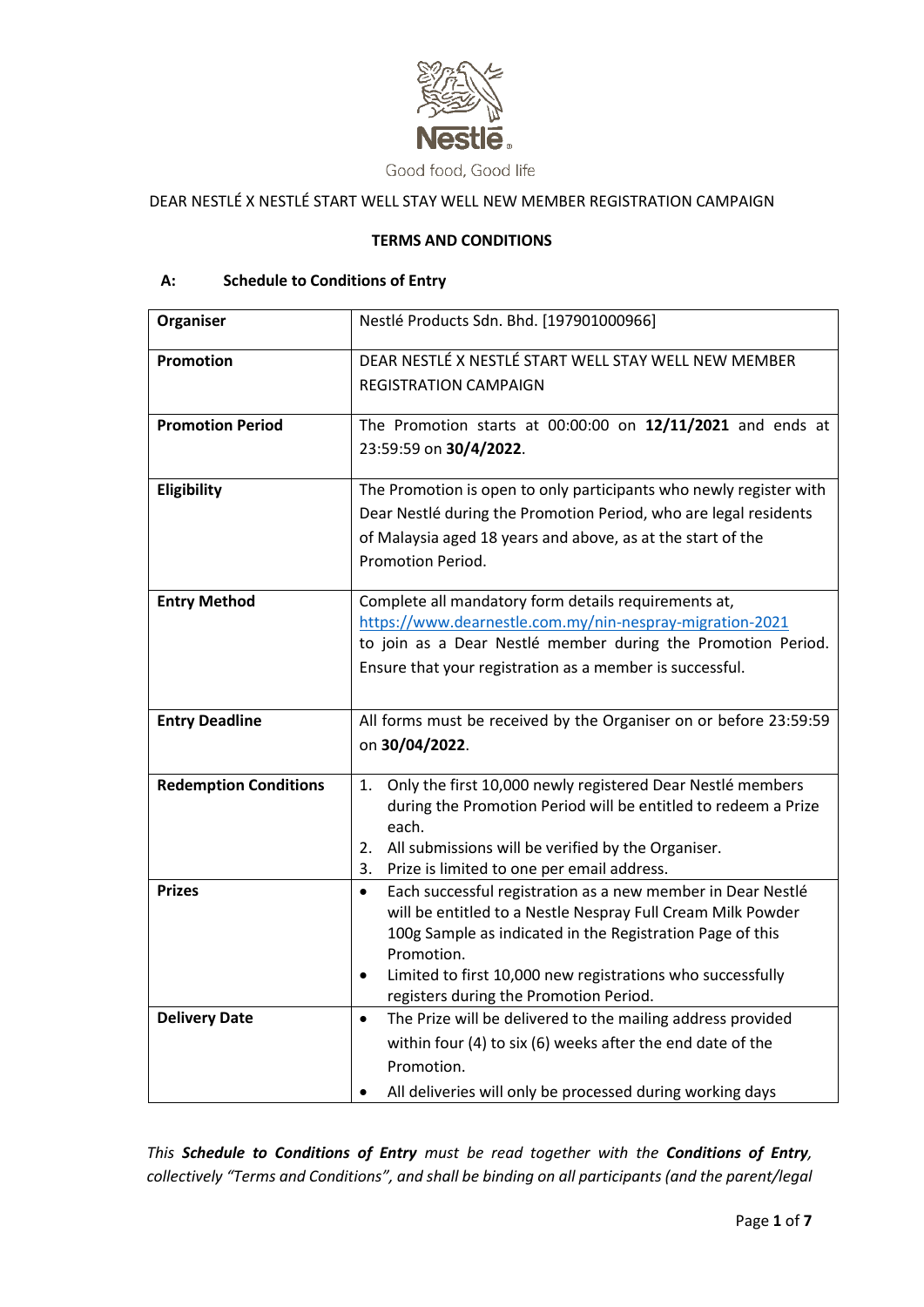*guardian of the participant, in the case of a minor participant) who participate in this Promotion (hereinafter referred to as "Participants", "Participant", "You", "you", "your").*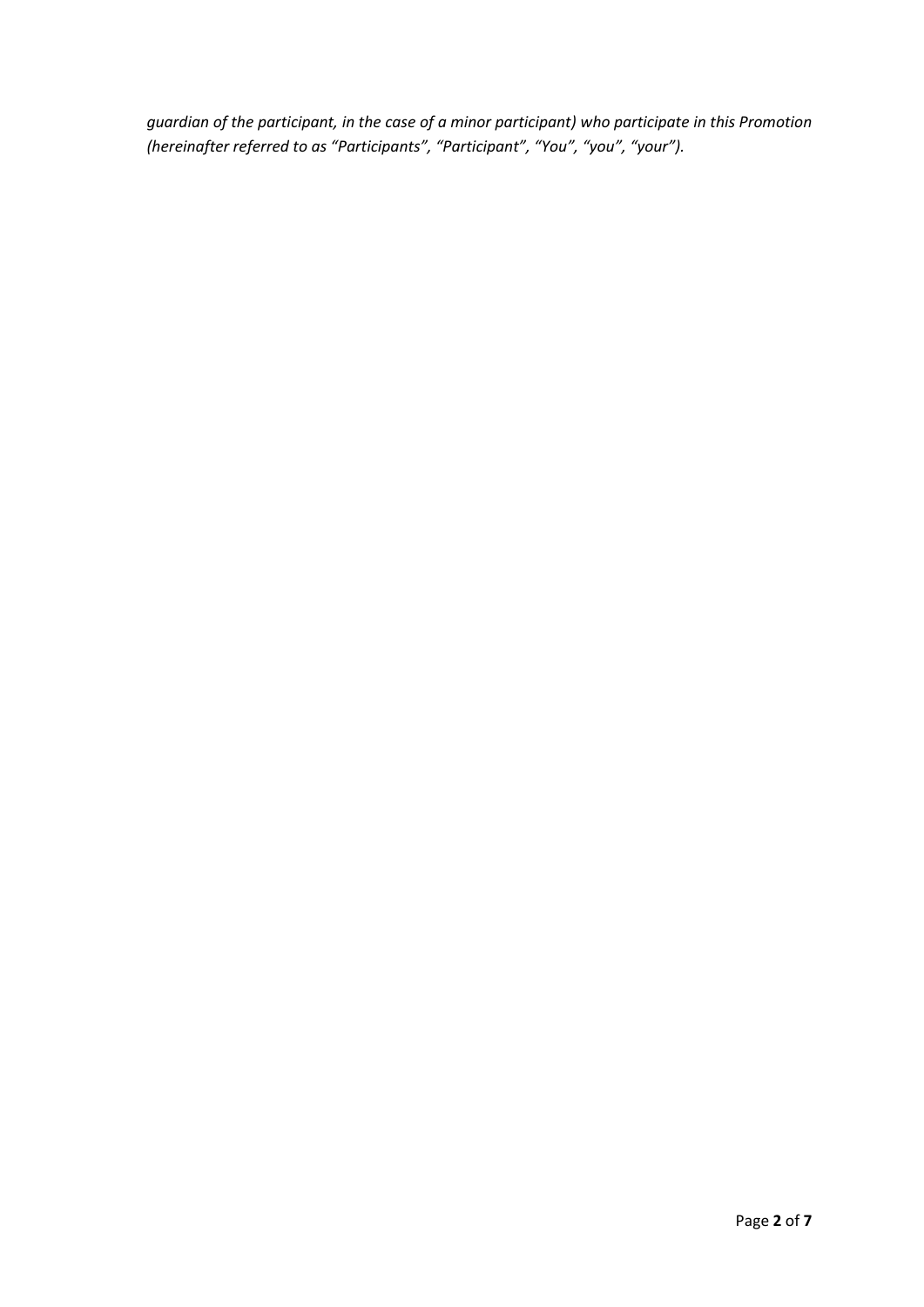### **B: Conditions of Entry**

### **1. Introduction**

- 1.1 This Conditions of Entry are to be read together with the Schedule to Conditions of Entry. To the extent that there is any inconsistency between the Conditions of Entry and the Schedule to Conditions of Entry, the Schedule to Conditions of Entry prevails. The Conditions of Entry and the Schedule to Condition of Entry shall collectively be referred to as the "Terms and Conditions". Each capitalized term not otherwise defined herein shall have the meaning ascribed to such term in the Schedule to Conditions of Entry. Defined terms will be used singular or plural as the case may be.
- 1.2 The Organiser reserves the right in its sole discretion, without prior notice, and without any liability to any person, at any time to change the Terms and Conditions including to change the Promotion Period, make Prize substitutions, cancel, terminate or suspend the Promotion in whole or in part. In the event of any changes to the Terms and Conditions, Participants agree that their continued participation in the Promotion will constitute their acceptance of the Terms and Conditions (as changed).
- 1.3 The Organiser's decision on all matters relating to the Promotion including judging and selection of winners will be final, binding and conclusive on all Participants, and no correspondence or appeals will be entertained.

## **2. Promotion Entries**

- 2.1 By submitting an entry to the Promotion, Participants are deemed to have understood and agreed to be bound by the Terms and Conditions.
- 2.2 All costs and expenses incurred and/or arising from the participation in the Promotion, including without limitation, telecommunications, network, Short Messaging Services, postal and all such other charges and out-of-pocket expenses as may be incurred by a Participant during or in connection with the Promotion shall be borne by the Participant.
- 2.4 Proof of submission of an entry is not proof of receipt, and the Organiser shall not be liable for any delay, lost, damaged and/or non-receipt of submissions. The Organiser is not responsible for any error, omission, interruption, deletion, defect, delay in operation or transmission, communications line failure, theft or destruction, unauthorized access to, or alteration of, user or member communications, or any problems or technical malfunction of our telecommunications network or lines, computer online systems, servers or providers, computer equipment, software, failure of e-mail or players on account of technical problems or traffic congestion on the Internet.

## **3. Eligibility**

3.1 Where the eligibility age prescribed in the Schedule to Conditions of Entry is below the age of eighteen (18), Participants are required to obtain the written consent (in such form as may be prescribed by the Organiser), from their parents/legal guardians before participating in the Promotion and submitting any personal information.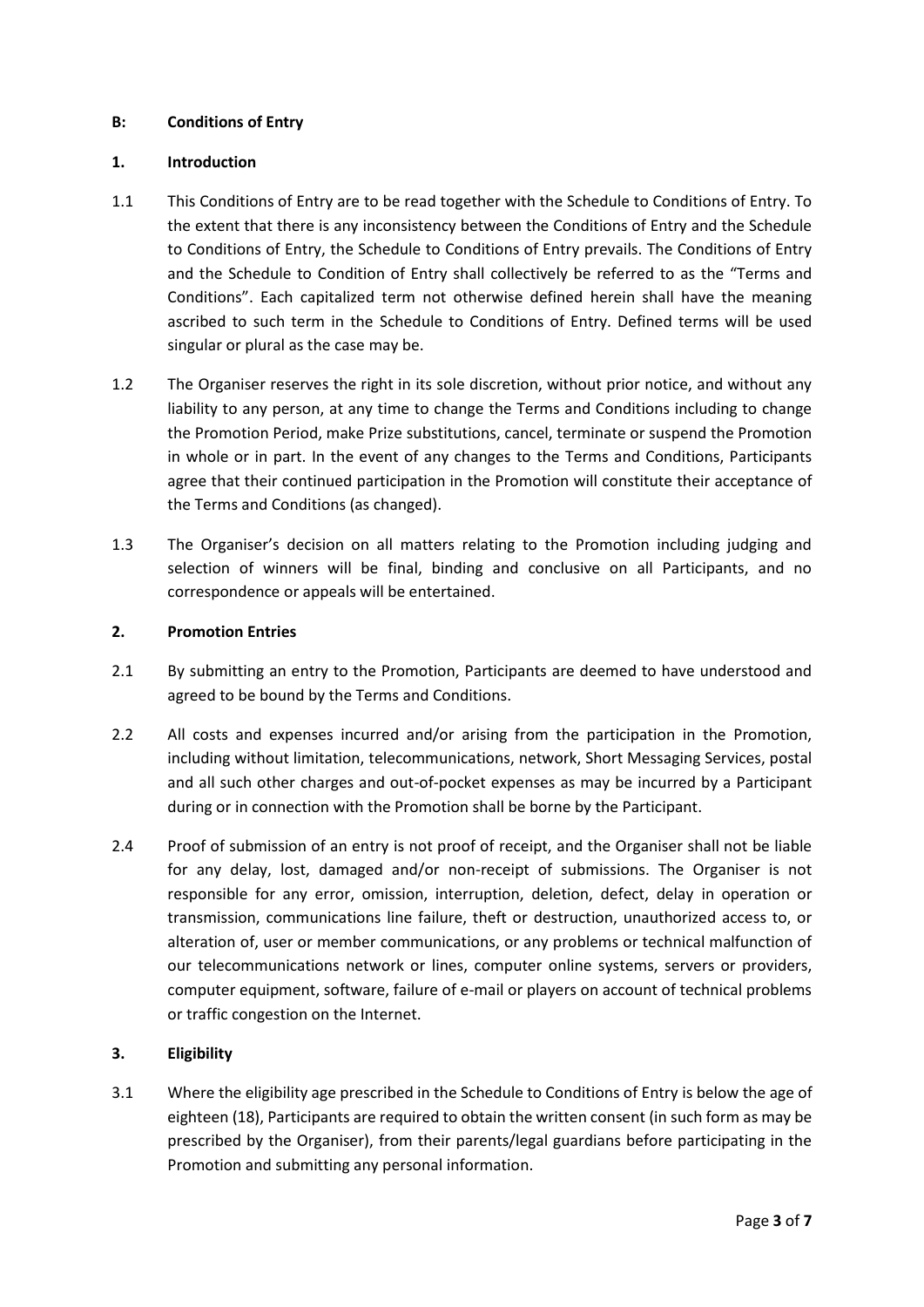3.2 The Organiser may require a Participant to provide proof of eligibility to participate in the Promotion including without limitation, identification documents, and the written consent of parents/legal guardians in the case of Participants below the age of eighteen (18) years.

## **4. Ineligibility**

The following groups of persons shall not be eligible to participate in the Promotion:

- (a) Employees of the Organiser and its group of companies and their immediate family members (spouse, children, parents, siblings, and their spouses); and
- (b) Employees of the Organiser's agencies associated with the Promotion and their immediate families (spouse, children, parents, siblings, and their spouses).

#### **5. Disqualification**

- 5.1 The following entries will be disqualified:
	- (b) unclear, incomplete, duplicate, copies, illegible or incorrect entries; and/or
	- (b) entries that violate the Terms and Conditions, any applicable laws and/or regulations.
- 5.2 In addition, the Organiser reserves the right to disqualify any Participant that:
	- (a) undermines, has or attempted to undermine the operation of the Promotion by fraud, cheating or deception; and/or
	- (b) are not eligible or unable to provide proof of eligibility to participate in the Promotion for verification by Organiser when requested.
- 5.3 In the event of a disqualification after a Prize has been awarded, the Organiser reserves the right to demand for the return of the Prize or payment of its value from the disqualified Participant.

## **6. Prizes**

- 6.1 The Organiser, its agents, sponsors and representatives shall have no liability to any Participant who defaults in collecting the Prizes in accordance with the Prize Claim/Delivery Date in any respect whatsoever. The Organiser reserves the right to determine how uncollected Prizes will be dealt with.
- 6.2 Prizes are strictly not transferable, assignable, exchangeable or redeemable by the Participant in any other form or manner other than that specified by the Organiser.
- 6.3 Any additional costs not specifically stated in the Schedule to Conditions of Entry in relation to a Prize shall be the responsibility of the Winner.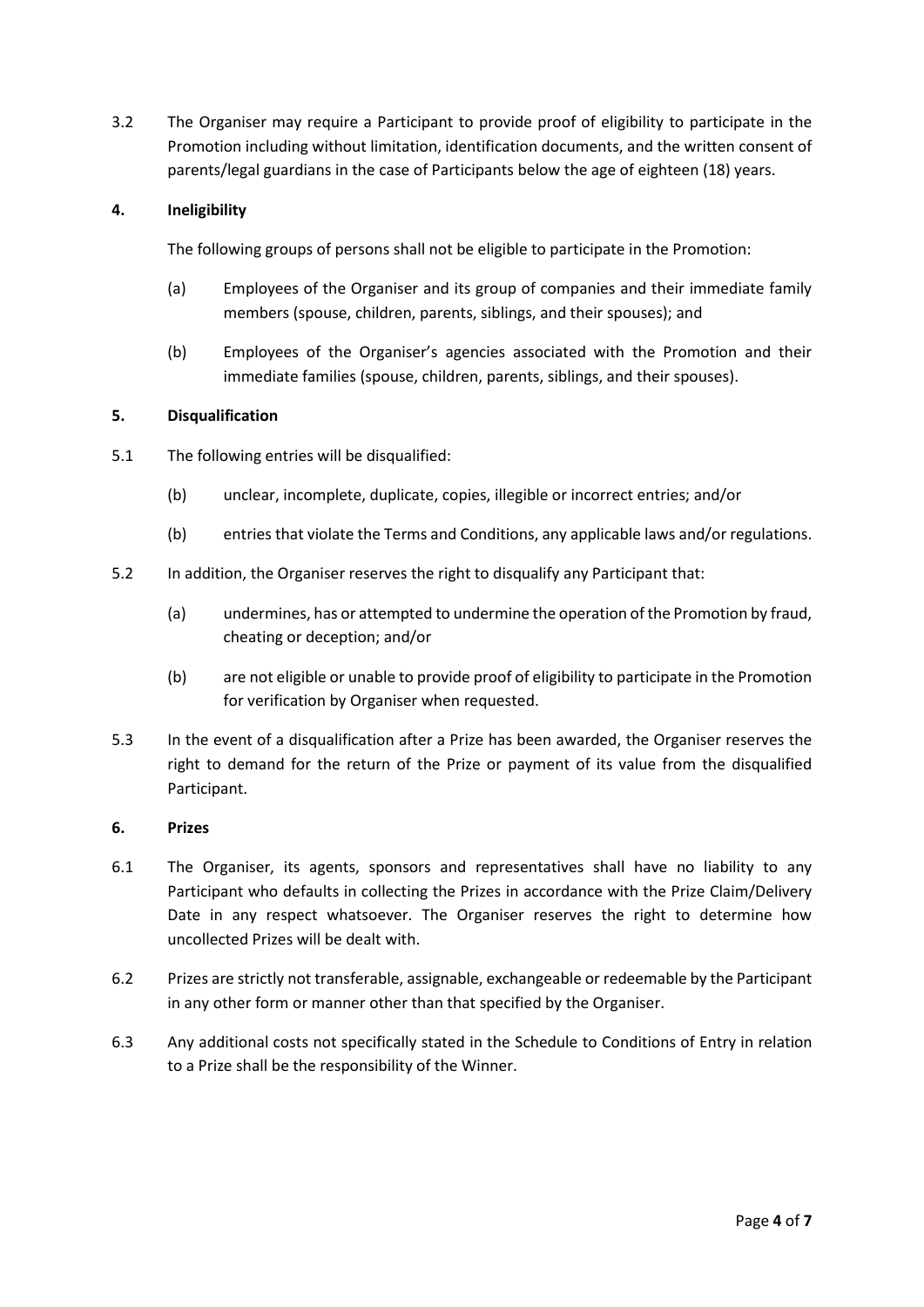6.4 All Prizes must be taken according to the terms and conditions of the Organiser, its agent. sponsor or third party providing the Prizes.

#### (a) **Tickets to an Event**:

The Organiser is not liable for any cancellation or re-scheduling that may prevent a Prize fulfilment. Tickets can only be used on the date(s) specified on the ticket.

## (b) **Travel/Holiday Prizes**:

If travel is offered as a Prize, flights and accommodation are subject to availability at time of booking. The Prize must be taken in accordance with the dates and destinations specified by the Organiser, its agent or sponsors. Additional spending money, meals, taxes, valid passports, visas, transport to & from departure point additional transfers, insurance & all other ancillary costs not specifically stated in the Schedule to Conditions of Entry are the responsibility of the Winner.

- 6.5 Prize(s) are given out on an "as it is" basis. The Prize shall be used/taken entirely at the risk of the Participants and the Organiser excludes all warranties and liabilities in connection with the Prize to the fullest extent permitted by law.
- 6.6 Prizes must be claimed in person unless the Organiser prescribes other modes of collection.
- 6.7 Where a Participant is under the age of 18 years of age and is declared a Prize winner, the Participant must be accompanied by their parent/legal guardian throughout the Prize fulfilment.

#### **7. Publicity**

The Organiser may use a Participant's entry including without limitation, photos, drawings, text, and any other content or information submitted for purposes of the Promotion (collectively the "Materials"), and the Participant's name, and/or likeness, for advertising, publicity and promotion of any goods or services of the Organiser, for an unlimited time throughout the world without compensation, and in any media. The Participant shall do all things necessary to give effect to this if requested by the Organiser.

#### **8. Intellectual Property Rights**

The Participant agrees that all intellectual property rights in any contents and/or materials submitted, made or created by the Participant in connection with the Promotion and any derivative works arising therefrom will perpetually and unconditionally be vested in, assigned to and owned by the Organiser. The Organiser has the right to use and modify such materials or works in any way it deems fit without compensation to the Participant and the Participant waives all rights he or she may have in such materials or works.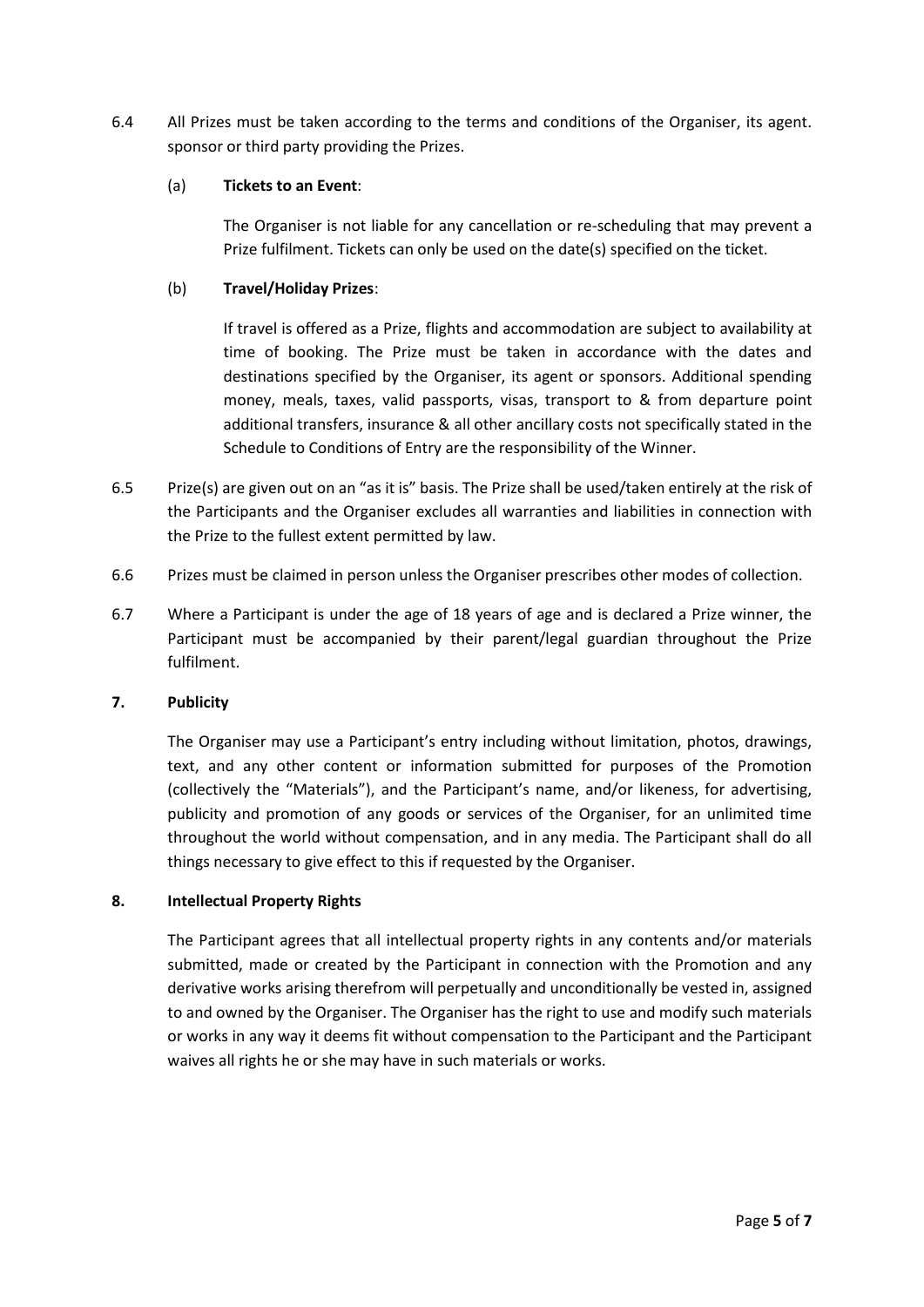### **9. Indemnity**

Each Participant agrees to indemnify, release and hold harmless each of the Organiser, its holding, subsidiary or related companies as defined in the Companies Act 2016 ("Nestlé Malaysia Group"), directors, officers, employees, agents, sponsors and/or representatives against any and all losses, rights, claims, actions and damages (including special, indirect and consequential damages) arising from or incurred as a result of the Participant's participation in the Promotion, acceptance of any Prize, and/or the use of the Participant's entry and/or likeness in connection with the Promotion or violation of the Terms and Conditions,

## **10. Limitation of Liability**

- 10.1 The Participant's participation in the Promotion shall be at the Participant's own risk.
- 10.2 The Organiser, Nestlé Malaysia Group, its, directors, officers, employees, agents, sponsors and/or representatives shall not be liable to any Participant in respect of any loss or damage whatsoever which is suffered, including but not limited to indirect or consequential loss, or for personal injury suffered or sustained by the Participant arising out of or in connection with the participation by the Participant in the Promotion, as well as the redemption and/or utilisation of any Prize won.

#### **11. General**

- 11.1 The Organiser, its agents, sponsors and/or representatives shall not be liable to perform any of their obligations in respect of the Promotion and the Terms and Conditions where they are unable to do so as a result of circumstances beyond their control and shall not be liable to compensate the Participants in any manner whatsoever in such circumstances.
- 11.2 Any names, trademarks or logos used and or reproduced in any materials (including marketing and promotional materials) in connection with this Promotion, in particular that relates to the Prize, are the properties of their respective owners. This Promotion and the Organiser are not affiliated with, or endorsed or sponsored by, the relevant owners, unless otherwise communicated, and such owners are not part of the Organiser's group of companies
- 11.3 The Participants shall not be entitled to assign any of the rights or sub-contract any of the obligations herein. The Organiser shall be entitled to assign or sub-license the whole or any part of its rights hereunder to any third party as may be determined by the Organiser.
- 11.4 The invalidity, illegality or unenforceability of any terms hereunder shall not affect or impair the continuation in force of the remainder of the Terms and Conditions of the Promotion.
- 11.5 Where the Terms and Conditions of the Promotion is prepared in English and any other language(s) in the event of any inconsistency between the English language and the other language(s), the English language version shall prevail and govern in all respects.
- 11.6 The Terms and Conditions of the Promotion shall be construed, governed and interpreted in accordance the laws of Malaysia.